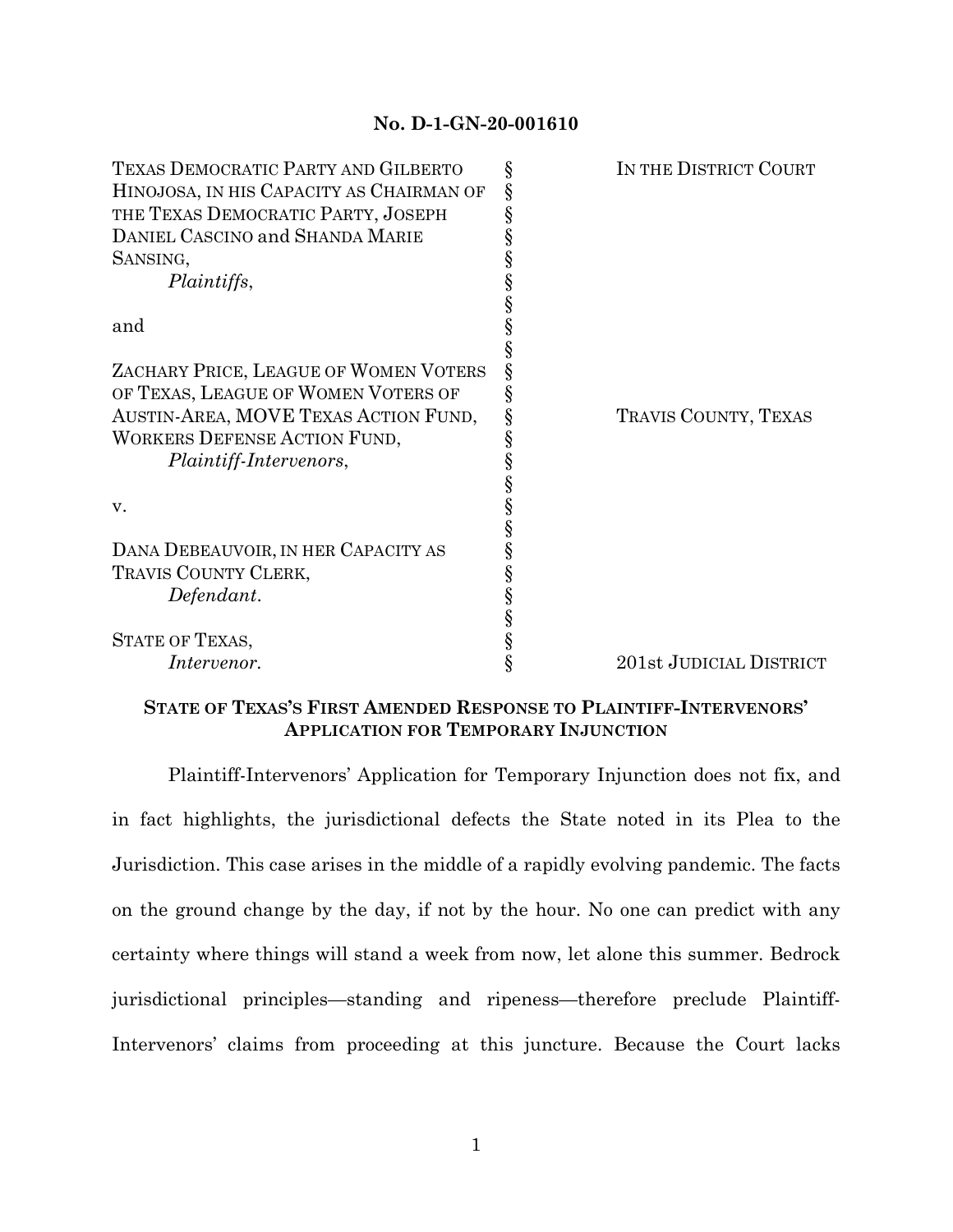jurisdiction to hear this case, it necessarily follows that Plaintiffs cannot obtain a temporary injunction.

## **INCORPORATION OF STATE OF TEXAS'S PLEA TO THE JURISDICTION**

The State extensively briefed the many hurdles barring Plaintiffs' claims in its Plea to the Jurisdiction. In short, Plaintiffs' claims (including the claims of Plaintiff-Intervenors) fail because Plaintiffs lack standing, *see* Plea at 8–19; Plaintiffs' claims are not ripe, *see id.* at 19–25; and because Plaintiffs have failed to identify any violations of the Election Code and thus any valid source of jurisdiction over their claims, *see id.* at 25–30.[1](#page-1-0) For many of the same reasons, Plaintiffs cannot show a likelihood of success on the merits and thus cannot meet their burden of proof for a temporary injunction. To avoid duplication and simplify the filings for the Court to consider in advance of the hearing, the State incorporates those arguments by reference as if fully set forth herein.

Because this Court cannot issue relief when it lacks jurisdiction, the Court should deny Intervenor-Plaintiffs' Application for Temporary Injunction and grant the State's plea to the jurisdiction. *See Occidental Chem. Corp. v. ETC NGL Transp., LLC*, 425 S.W.3d 354, 359 n.3 (Tex. App.—Houston [1st Dist.] 2011, pet. dism'd) ("[I]n an appeal of a temporary injunction, we may always consider whether the injunction is void for lack of subject matter jurisdiction.").

<span id="page-1-0"></span> <sup>1</sup> For the first time, Plaintiff-Intervenors assert Texas Civil Practice and Remedies Code § 65.011 as a source of jurisdiction. *See* P-Inter'v App. ¶ 2 (citing, *inter alia*, TEX. CIV. PRAC. & REM. CODE § 65.011, providing that a "writ of injunction may be granted if the applicant is entitled to the relief demanded and all or part of the relief requires the restraint of some act prejudicial to the applicant"). But a court "lacks jurisdiction to enjoin conjectural or speculative events under" § 65.011, rendering Plaintiff-Intervenors' reliance on § 65.011 unavailing for the same reasons discussed in the State's Plea to the Jurisdiction. *See Limon v. State*, 947 S.W.2d 620, 624 (Tex. App.—Austin 1997, no writ).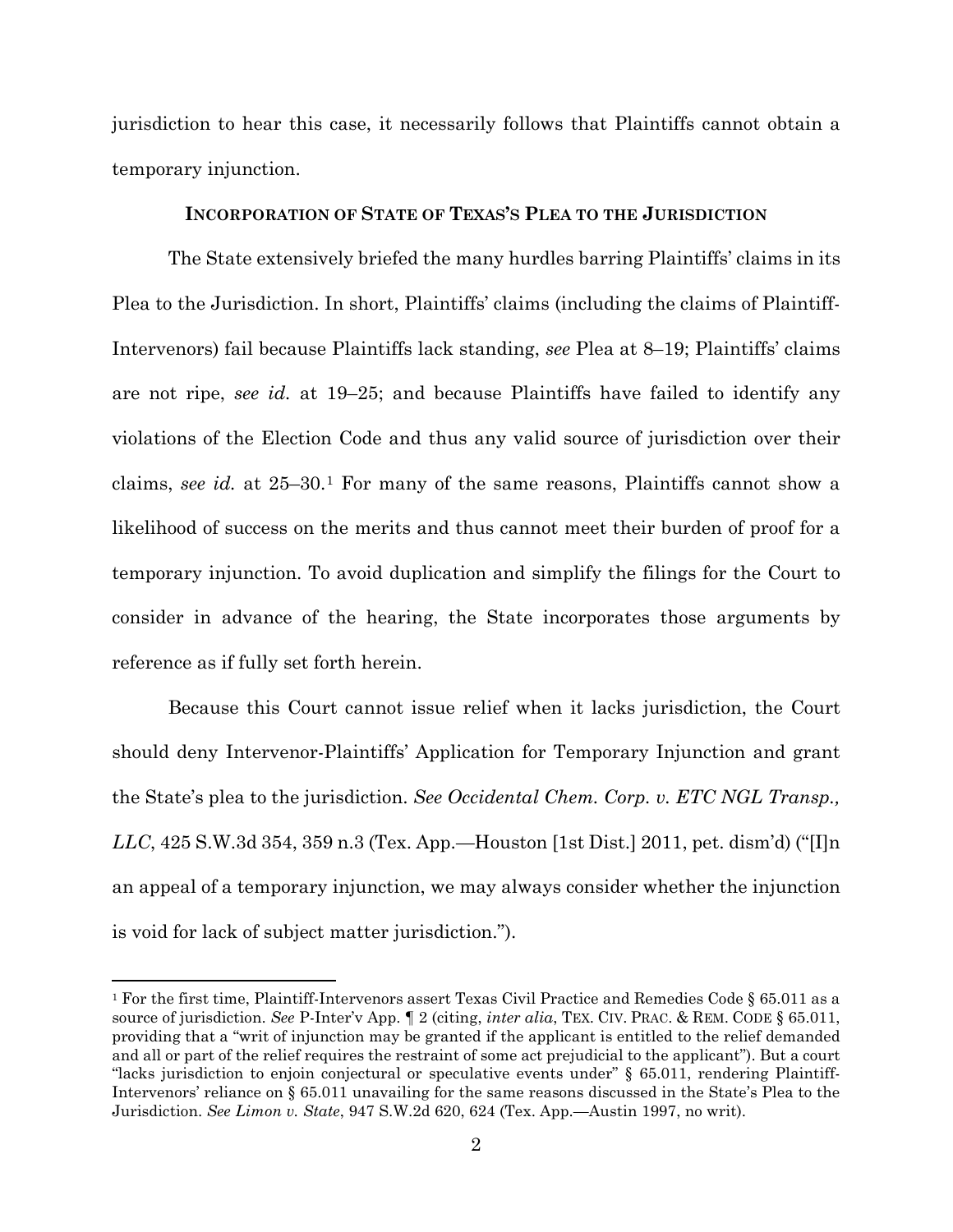Plaintiff-Intervenors' Petition in Intervention and their subsequent Application for Temporary Injunction largely overlap, and thus, further briefing on the issues that Plaintiff-Intervenors raise in their Application for Temporary Injunction is mostly unnecessary. But the State would like to highlight several glaring flaws in Plaintiffs' Application that demonstrate why their claims cannot survive the State's Plea.

#### **STANDARD OF REVIEW**

The purpose of a temporary injunction is to preserve the status quo of the litigation's subject matter pending trial on the merits. *Butnaru v. Ford Motor Co*., 84 S.W.3d 198, 204 (Tex. 2002). A temporary injunction is an extraordinary remedy and does not issue as a matter of right. *Walling v. Metcalfe*, 863 S.W.2d 56, 57 (Tex. 1993). To obtain a temporary injunction, the applicant must plead *and prove* three specific elements: (1) a cause of action against the defendant; (2) a probable right to the relief sought; and (3) a probable, imminent, and irreparable injury in the interim. *Id*.; *see also Sun Oil Co. v. Whitaker*, 424 S.W.2d 216, 218 (Tex. 1968). The party seeking the injunction bears the burden of proving all three elements. *Cold Spring Granite Co. v. Karrasch*, 96 S.W.3d 514, 516-17 (Tex. App.—Austin 2002, no pet.). Injunctive relief is inappropriate if any of the three elements is absent. *Benefield v. State ex rel. Alvin Cmty. Health Endeavor*, 266 S.W.3d 25, 30 (Tex. App.—Houston [1st Dist.] 2008, no pet.).

An injunction should not issue unless the plaintiff demonstrates a probable right to recovery; accordingly, a trial court abuses its discretion "when the evidence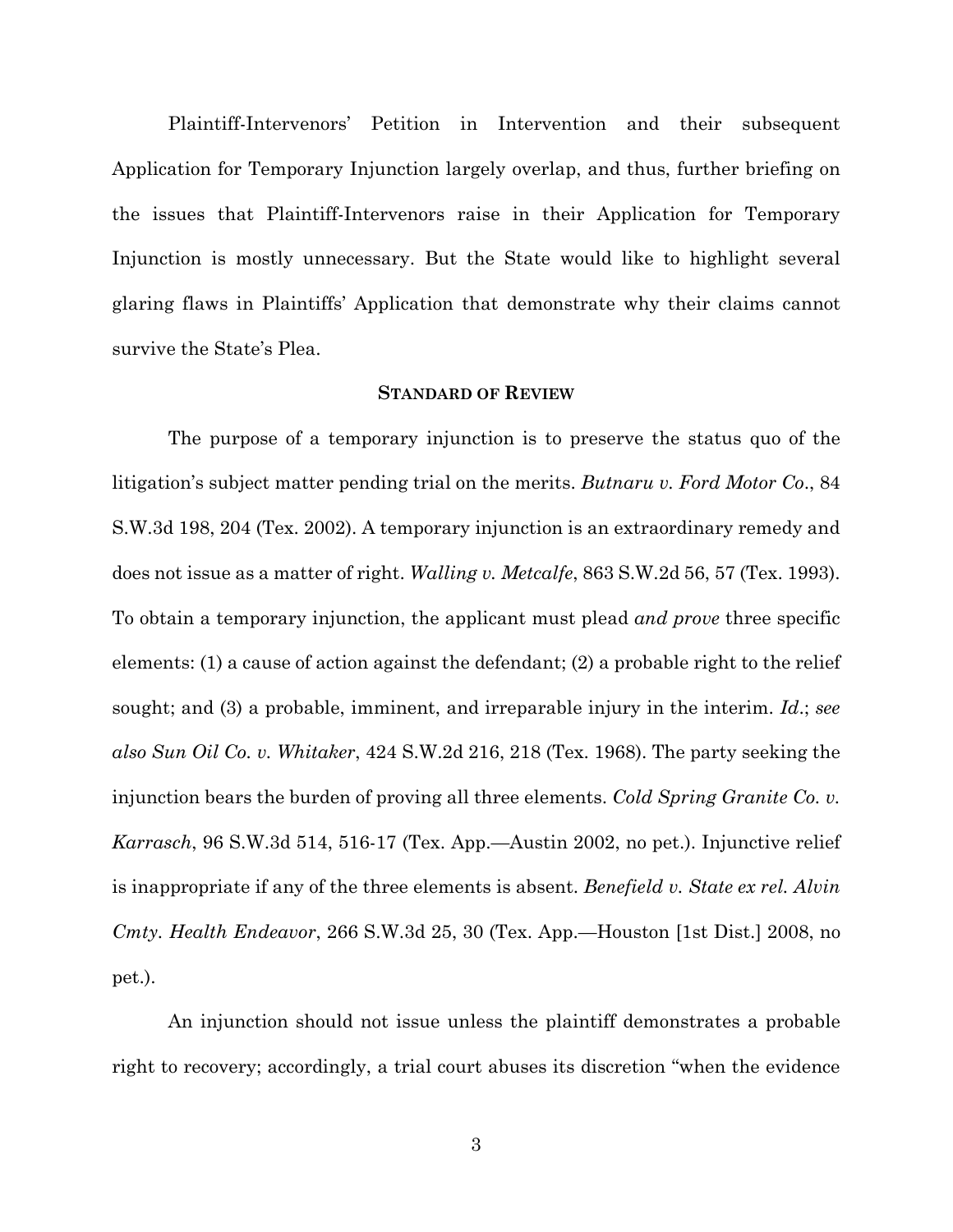does not reasonably support the conclusion that the applicant has a probable right of recovery." *State v. Sw. Bell Tel. Co.*, 526 S.W.2d 526, 528 (Tex. 1975). In determining whether to issue a temporary injunction, the court also conducts "a balancing of the 'equities' and hardships, including a consideration of the important factor of the public interest." *Methodist Hosps. of Dallas v. Tex. Indus. Accident Bd.*, 798 S.W.2d 651, 660 (Tex. App.—Austin 1990, writ dism'd w.o.j.).

Critically, Plaintiff-Intervenors' request faces an even higher burden than most applications for temporary injunction because they do not seek to maintain the status quo. Instead, they ask the Court to disrupt the status quo and preemptively require Travis County to "extend the option to vote by mail to all registered voters" and to prevent the issuing of any guidance that conflicts with Plaintiff-Intervenors' flawed interpretation of the Election Code. P-Inter'v App. at 2–3. Such a temporary mandatory injunction fundamentally *alters* the status quo and may only be granted when a plaintiff demonstrates by competent evidence that such an injunction is necessary to prevent irreparable injury. *See Iranian Muslim Org. v. City of San Antonio*, 615 S.W.2d 202, 208 (Tex. 1981).

#### **ARGUMENT**

Plaintiff-Intervenors' Application for Temporary Injunction utterly fails to meet the demanding threshold for a mandatory injunction because all they can point to is their subjective, unprovable, and unripe allegations that the current COVID-19 pandemic—as it stands today—may cause them fear when appearing to vote inperson months from now in the July and November elections. *E.g.*, P-Inter'v App. ¶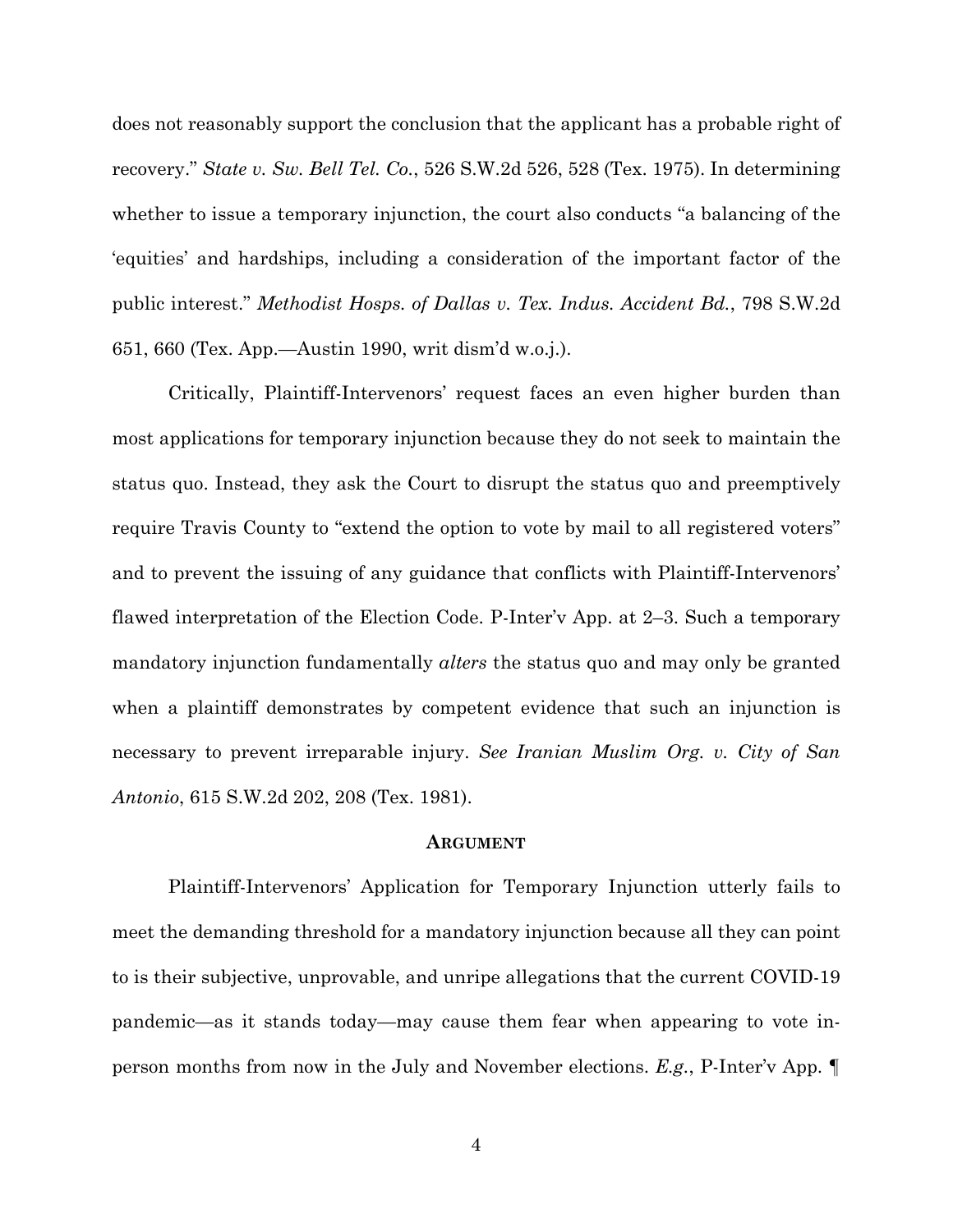4. For the reasons explained both below and in the State's Plea to the Jurisdiction, their conjectural assertions about the future developments of the pandemic bely the need for an immediate mandatory temporary injunction.

## **1. Plaintiffs have not provided competent evidence of a probable right to recover or probable injury.**

As an initial matter, Plaintiff-Intervenors' Application does not attach any competent evidence demonstrating their entitlement to extraordinary relief. Plaintiff-Intervenors instead only attach boilerplate verifications from H. Drew Galloway, Executive Director of Intervenor MOVE Texas Action Fund; Emily Timm, Co-Executive Director of the Workers Defense Action Fund; Grace Chimene, President of the League of Women Voters of Texas; Joyce LeBombard, President of the League of Women Voters Austin-Area; and Individual Plaintiff Zachary Price. Each of these identical documents purports to verify the Application with respect to "the facts stated in Intervenor-Plaintiffs' Application for Temporary Injunction related to the COVID-19 pandemic" and to "voting in Texas." *E.g.*, Galloway Decl. ¶ 1; Timm Decl. ¶ 1; Chimene Decl. ¶ 1; LeBombard Decl. ¶ 1; Price Decl. ¶ 1. These verifications do not meet Plaintiff-Intervenors' burden of proof for two reasons.

*First*, they lack foundation and are not based upon personal knowledge, and for these reasons, Texas objects to each of these verifications. None of the declarants has identified credentials or expertise that qualify them to opine on the scientific or medical developments related to COVID-19. Similarly, the application of Texas's election laws is a legal question for the Court and involves subject matter about which these declarants lack competence to testify.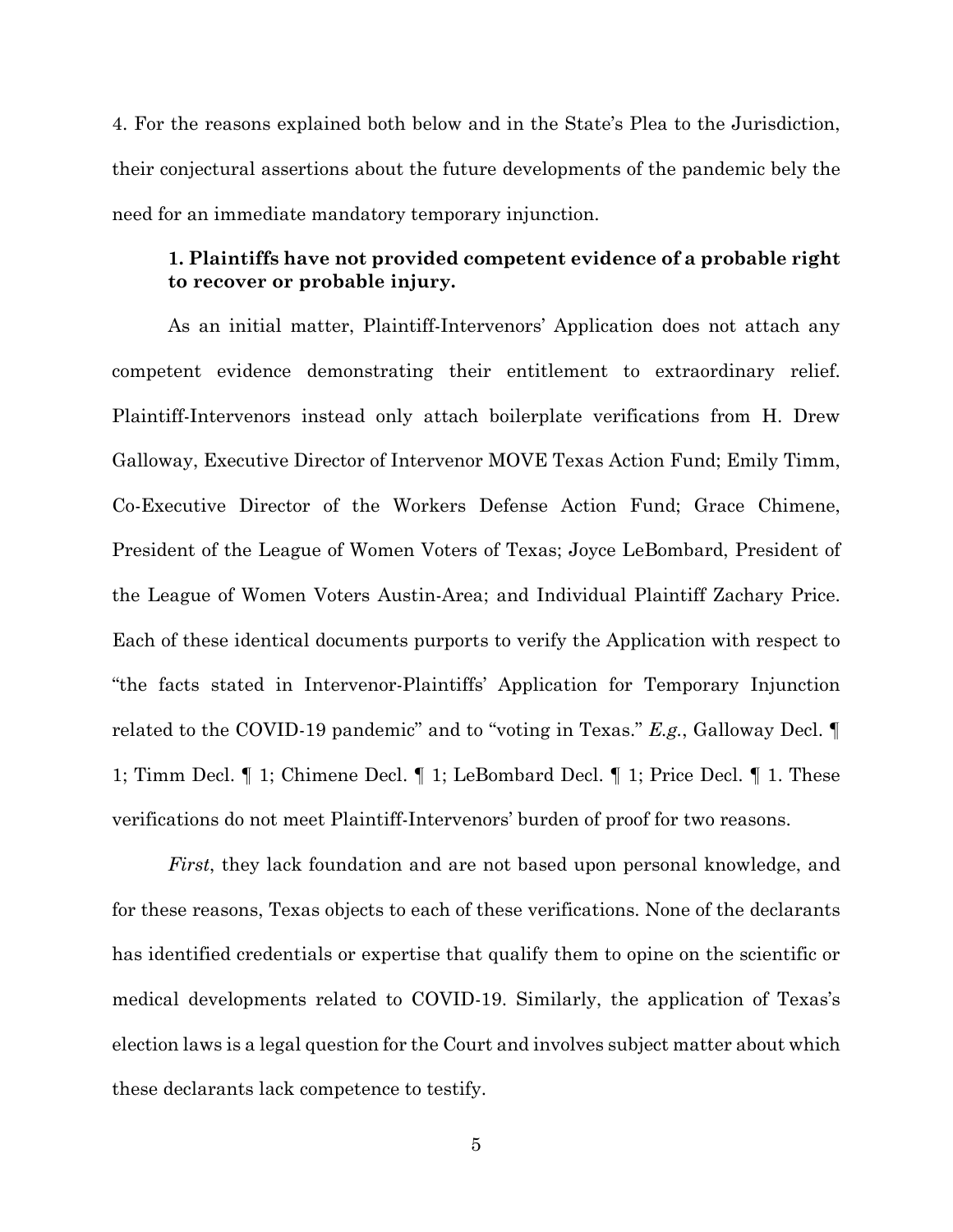*Second*, even if Plaintiff-Intervenors could speak to these topics, the Supreme Court has long held that a sworn petition does not satisfy a party's burden of proof in seeking a preliminary injunction. *Millwright Local Union No. 2484 v. Rust Eng'g*, 433 S.W.2d 683, 686-87 (Tex. 1968); *see also, e.g.*, *In re Tex. Nat'l Res. Comm'n*, 85 S.W.3d 201, 204 (Tex. 2002).

## **2. Plaintiff-Intervenors' allegations are inherently speculative and hypothetical, and therefore unripe.**

Moreover, as the State noted in its Plea to the Jurisdiction, the Court lacks "the power to counsel a legal conclusion on a hypothetical or contingent set of facts." *Waco Indep. Sch. Dist. v. Gibson*, 22 S.W.3d 849, 853 (Tex. 2000) (citing *Patterson v. Planned Parenthood of Houston & Se. Tex., Inc.*, 971 S.W.2d 419, 444 (1998) (recognizing that ripeness is a jurisdictional prerequisite to suit)). Plaintiff-Intervenors' allegations concerning the impact of COVID-19 on elections scheduled for July and November are necessarily "hypothetical or contingent." For example, Plaintiff-Intervenors allege that social distancing measures "are expected to be in place for the foreseeable future," P-Inter'v App. ¶ 15, but provide no evidence or even allegations of how those long social distancing measures will be in place, what those measures will entail, or the states, cities or counties where those measures will be implemented. *See also id.* ¶ 18 (contending only that "[s]ome level of social distancing is expected to be necessary for months to come").

The smattering of cherry-picked news sources Plaintiff-Intervenors offer similarly does not carry their burden of proof. Although Plaintiffs note that the Center for Disease Control and Prevention (CDC) has issued guidance to Americans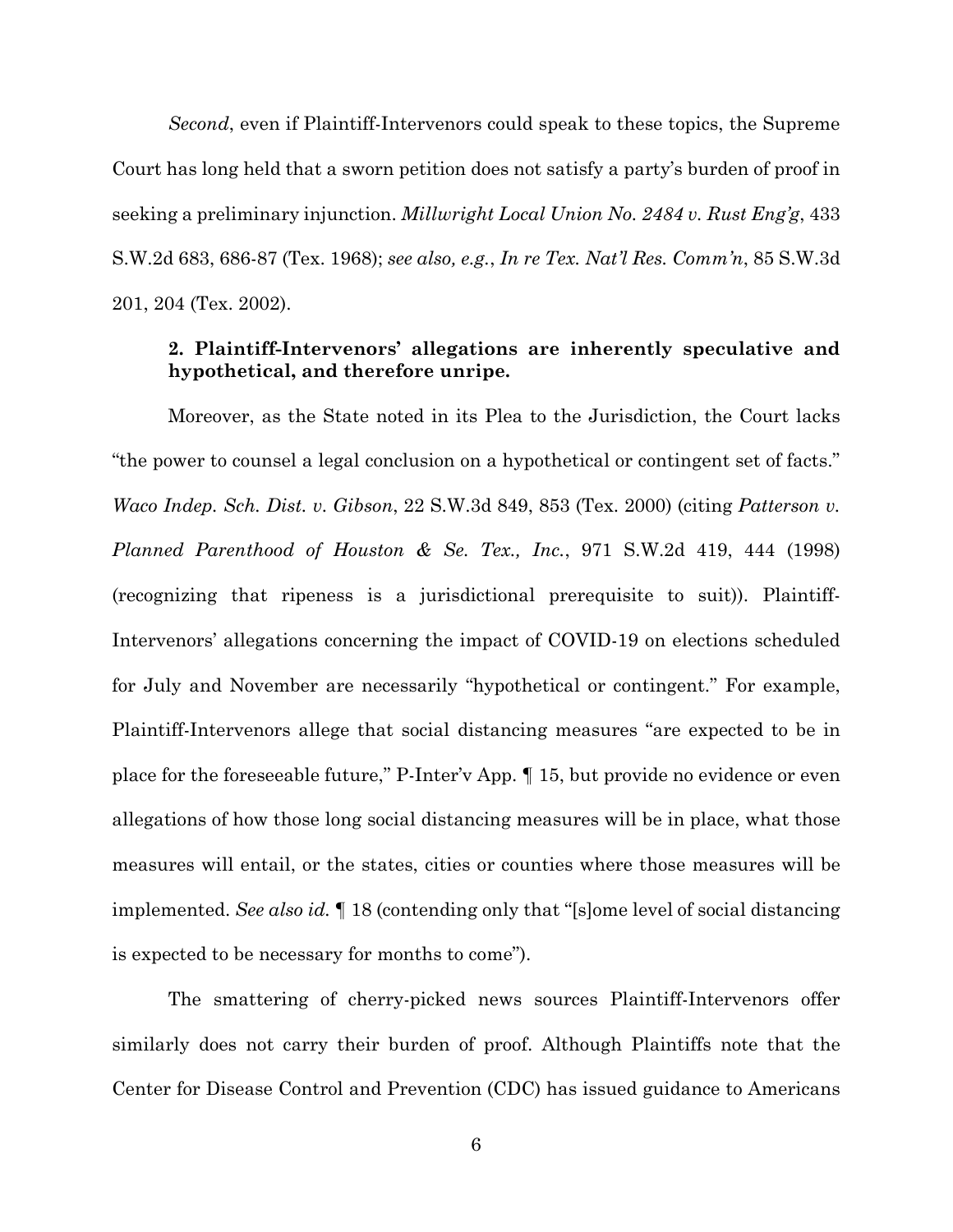to socially distance until May 15, 2020, Plaintiffs do not assert that the CDC has already decided to expand that guidance through June or July, let alone into the Fall. Indeed, in recent days, leading doctors have seen a downward shift of the earlier death toll projections cited by Plaintiff-Intervenors and observe that, with appropriate precautions, normal life should be returning by this summer, including the possibility of vacation travel.[2](#page-6-0) For example, as of April 10, 2020, the IHME predicts a total of 61,545 total deaths across the United States—substantially lower than the 240,000 Plaintiff-Intervenors alleged.[3](#page-6-1)

That some individuals, such as Plaintiff-Intervenor Zachary Price, may desire to apply to vote by mail now to avoid uncertainty later does not create a cognizable injury or a ripe claim. Under Texas law, a voter may apply to vote by mail up to eleven days prior to an election. *See* TEX. ELEC. CODE § 84.004(c). Although it is understandable that Plaintiff-Intervenors "would prefer a definite answer" as to how the election will proceed," that does not relieve them of their obligation to ensure that these "questions are presented in a justiciable form." *Firemen's Ins. Co. v. Burch*, 442 S.W.2d 331, 333 (Tex. 1968). A subjective desire to apply to vote early, which Plaintiff-

<span id="page-6-0"></span> 2 *See* Optimism is Less Distant as Global Coronavirus Battle Rages On, N.Y. Times, *available at* <https://www.nytimes.com/2020/04/08/us/coronavirus-global-progress.html> (accessed Apr. 9, 2020); While Stressing Caution, Dr. Fauci Says Summer Travel 'Can Be in the Cards', Travel Market Report, available at [https://www.travelmarketreport.com/articles/While-Stressing-Caution-Dr-Fauci-Says-](https://www.travelmarketreport.com/articles/While-Stressing-Caution-Dr-Fauci-Says-Summer-Travel-Can-Be-in-the-Cards)[Summer-Travel-Can-Be-in-the-Cards](https://www.travelmarketreport.com/articles/While-Stressing-Caution-Dr-Fauci-Says-Summer-Travel-Can-Be-in-the-Cards) (accessed Apr. 9, 2020).

<span id="page-6-1"></span><sup>3</sup> *Compare* IHME, COVID-19: What's New for April 10, 2020, [http://www.healthdata.org/covid/updates,](http://www.healthdata.org/covid/updates) *with* P-Inter'v App. ¶ 14 & n.6 (citing Kiah Collier, Perla Trevizo and Vianna Davila, Despite coronavirus risks, some Texas religious groups are worshipping in person – with the governor's blessing, The Texas Trib. (Apr. 2, 2020), [https://www.texastribune.org/2020/04/02/texas-churches-coronavirus-stay-open/\)](https://www.texastribune.org/2020/04/02/texas-churches-coronavirus-stay-open/). Similarly, when Texas filed its Plea to the Jurisdiction on April 7, IHME was projecting peak infection rate in Texas to occur on May 5 with no further need for hospital resources by early July. It is now predicting peak infection on April 26, with no further need for hospital resources by June 30. IHME, COVID-19 Projections: Texas, https://covid19.healthdata.org/projections (accessed Apr. 13, 2020).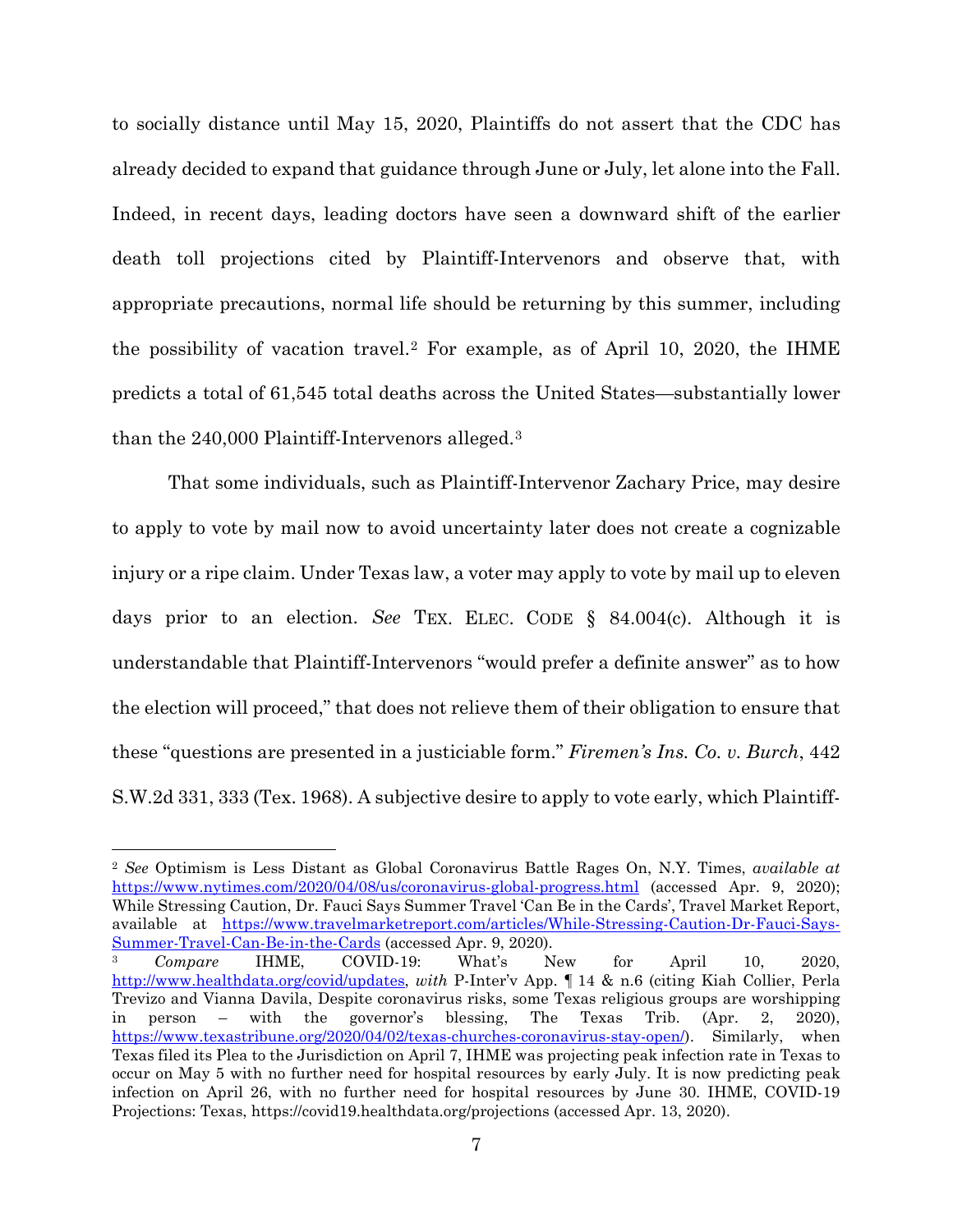Intervenors concede is not required under Texas law, does not present a controversy "in a justiciable form." *See id.* Any individuals in Texas who desire to vote by mail for the July 14 elections will be able to do so through May, June, and even the first part of July. Mr. Price does not have a ripe claim simply because he would like to submit his application at present.

Indeed, Plaintiff-Intervenors' claims may never ripen. The science of COVID-19 treatment and prevention is rapidly developing, and policy decisions are evolving with it. Medical science's understanding of what precautions are necessary and effective to contain the spread of the virus is evolving, too. As result, policymakers are continually monitoring how the situation affects any number of issues, including its impact on the election. Plaintiff-Intervenors identify no reason to infer that further accommodations will not be made if necessary to protect public safety.

For all of these reasons, and those that have already been briefed, Plaintiff-Intervenors' claims are not ripe. Moreover, Plaintiff-Intervenors' interpretation of "disability" under the Texas Election Code is flawed for the reasons explained in Texas's Plea to the Jurisdiction. Tx. PTJ at 2-3, 21, 27-28. Because Plaintiff-Intervenors have not established a viable cause of action, a probable right to relief, or an irreparable injury or extreme harm, they have not met their burden of obtaining the "extraordinary remedy" of a temporary mandatory injunction. *Walling*, 863 S.W.2d at 57.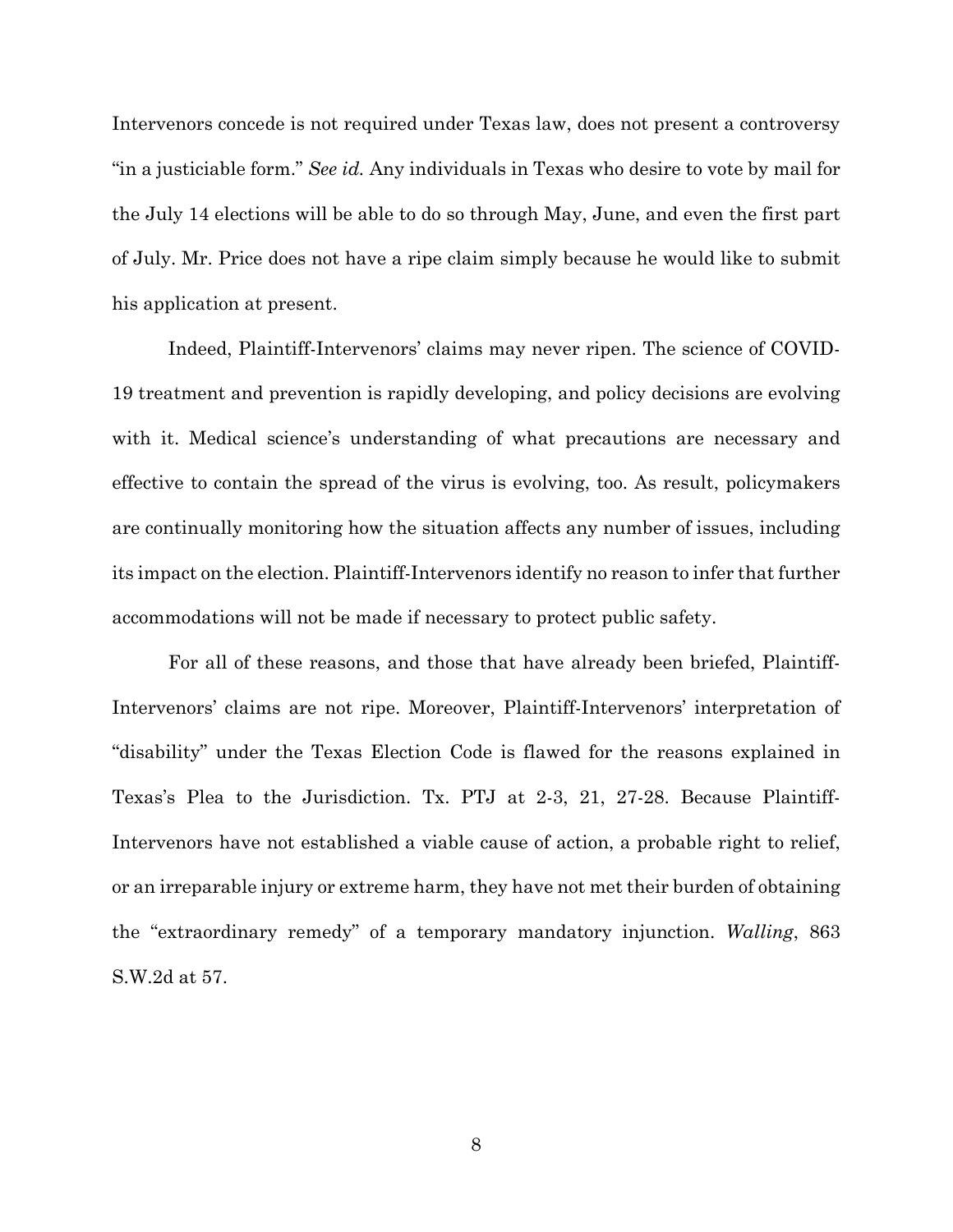## **CONCLUSION**

Plaintiff-Intervenors' Application for Temporary Injunction should be denied,

and this case should be dismissed for lack of jurisdiction.

Respectfully submitted,

KEN PAXTON Attorney General of Texas

JEFFREY C. MATEER First Assistant Attorney General

RYAN L. BANGERT Deputy First Assistant Attorney General

DARREN L. MCCARTY Deputy Attorney General for Civil Litigation

THOMAS A. ALBRIGHT Chief for General Litigation Division

*/s/Anne Marie Mackin* ANNE MARIE MACKIN Texas Bar No. 24078898 MICHAEL R. ABRAMS Texas Bar No. 24087072 Assistant Attorneys General P.O. Box 12548, Capitol Station Austin, Texas 78711-2548 (512) 463-2798 | FAX: (512) 320-0667 anna.mackin@oag.texas.gov michael.abrams@oag.texas.gov

**ATTORNEYS FOR INTERVENOR STATE OF TEXAS**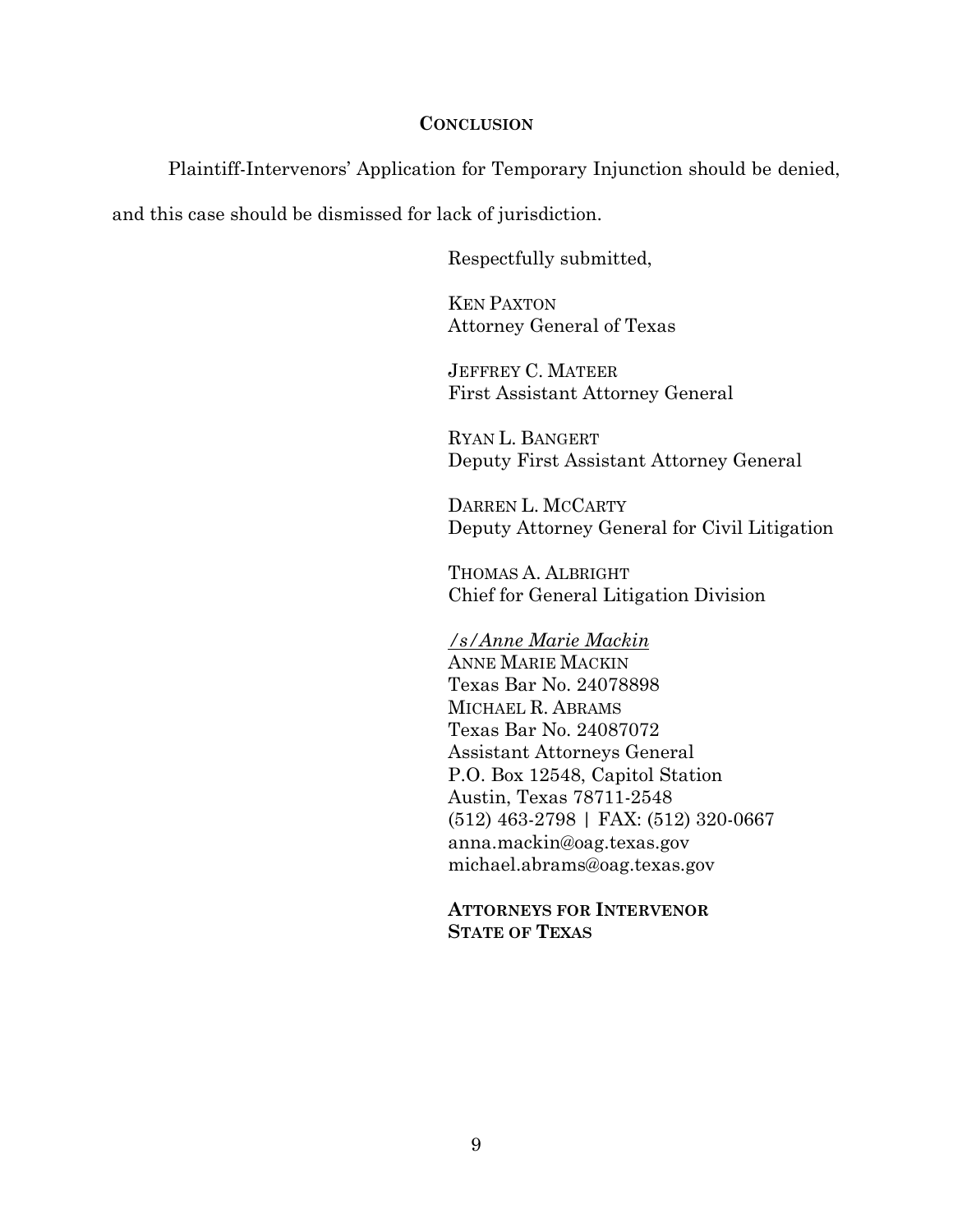## **CERTIFICATE OF SERVICE**

I certify that on April 13, 2020, the foregoing instrument was served electronically through the electronic-filing manager in compliance with TRCP 21a to:

Chad W. Dunn State Bar No. 24036507 Brazil & Dunn, LLP 4407 Bee Caves Road, Suite 111 Austin, Texas 78746 (512) 717-9822 Tel. (512) 515-9355 Fax [chad@brazillanddunn.com](mailto:chad@brazillanddunn.com)

K. Scott Brazil State Bar. No. 02934050 Brazil & Dunn, LLP 13231 Champion Forest Drive, Suite 406 Houston, Texas 77069 (281) 580-6310 Tel. (281) 580-6362 Fax [scott@brazilanddunn.com](mailto:scott@brazilanddunn.com)

Dicky Grigg State Bar No. 08487500 Law Office of Dicky Gregg, P.C. 4407 Bee Caves Road, Suite 111 Austin, Texas 78746 (512) 474-6061 Tel. (512) 582-8560 [dicky@grigg-law.com](mailto:dicky@grigg-law.com)

Martin Golando The Law Office of Martin Golando, PLLC State Bar No. 24059153 N. Saint Mary's, Suite 700 San Antonio, Texas 78205 (210) 892-8543 [martin.golando@gmail.com](mailto:martin.golando@gmail.com)

ATTORNEYS FOR PLAINTIFFS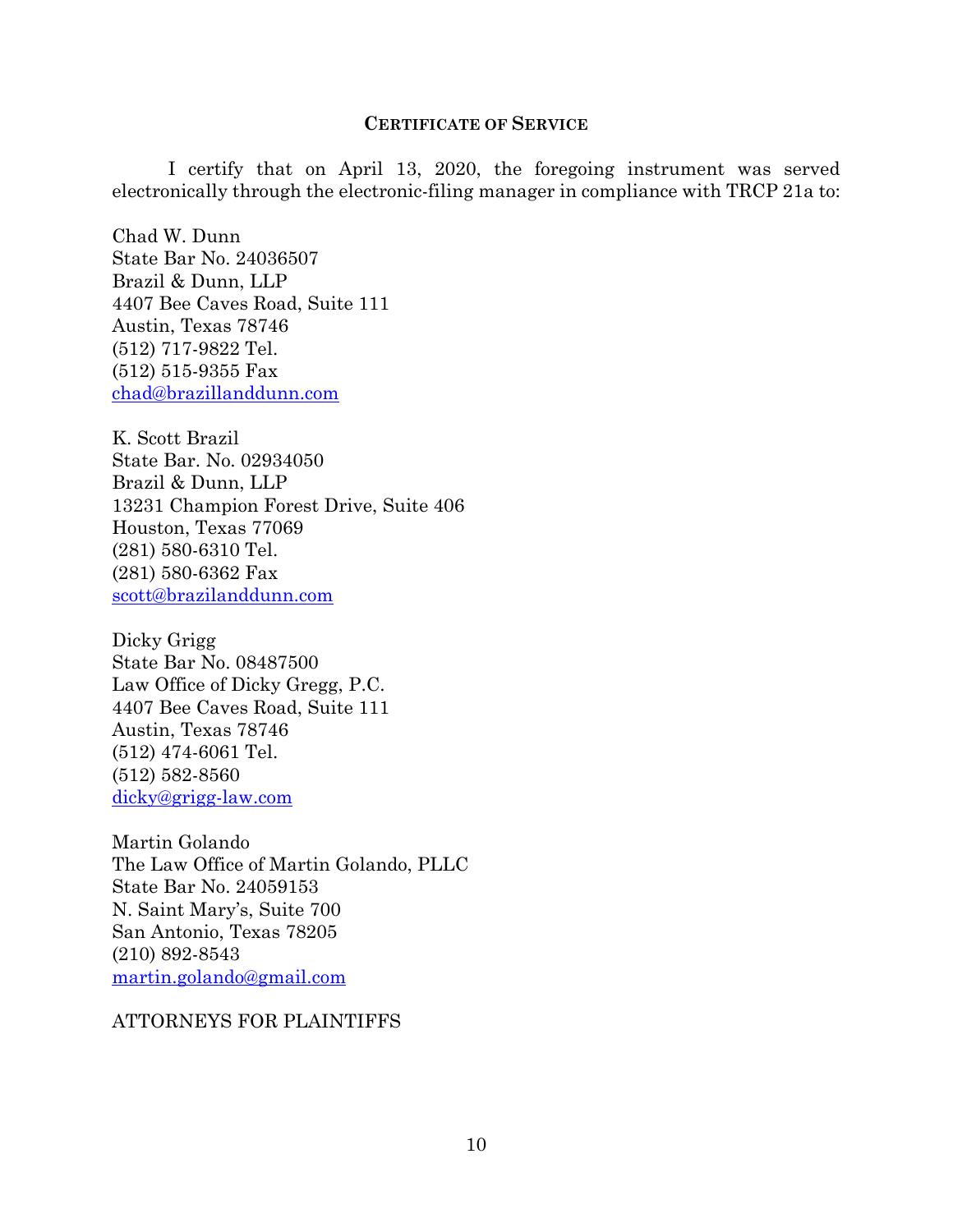Joaquin Gonzalez Texas Bar No. 24109935 [Joaquin@texascivilrightsproject.org](mailto:Joaquin@texascivilrightsproject.org) Mimi Marziani Texas Bar No. 24091906 [mimi@texascivilrightsproject.org](mailto:mimi@texascivilrightsproject.org) Rebecca Harrison Stevens Texas Bar No. 24065381 [Beth@texascivilrightsproject.org](mailto:Beth@texascivilrightsproject.org) TEXAS CIVIL RIGHTS PROJECT 1405 Montopolis Drive Austin, Texas 78741 (512) 474-5073 Telephone (512) 474-0726 Facsimile

Edgar Saldivar Texas Bar No. 24038188 [esaldivar@aclutx.org](mailto:esaldivar@aclutx.org) Thomas Buser-Clancy Texas Bar No. 24078344 [Tbuser-clancy@aclutx.org](mailto:Tbuser-clancy@aclutx.org) Andre Segura Texas Bar No. 24107112 [asegura@aclutx.org](mailto:asegura@aclutx.org) ACLU FOUNDATION OF TEXAS, INC P.O. Box 8306 Houston, Texas 77288 (713) 325-7011 Telephone (713) 942-8966 Fax

Sophia Lin Lakin New York Bar No. 5182076 [slakin@aclu.org](mailto:slakin@aclu.org) Dale E. Ho New York Bar No. 4445326 [dho@aclu.org](mailto:dho@aclu.org) AMERICAN CIVIL LIBERTIES UNION 125 Broad Street, 18th Floor New York, NY 10004 (212) 519-7836 Telephone (212) 549-2654 Fax

ATTORNEYS FOR INTERVENOR-**PLAINTIFFS**